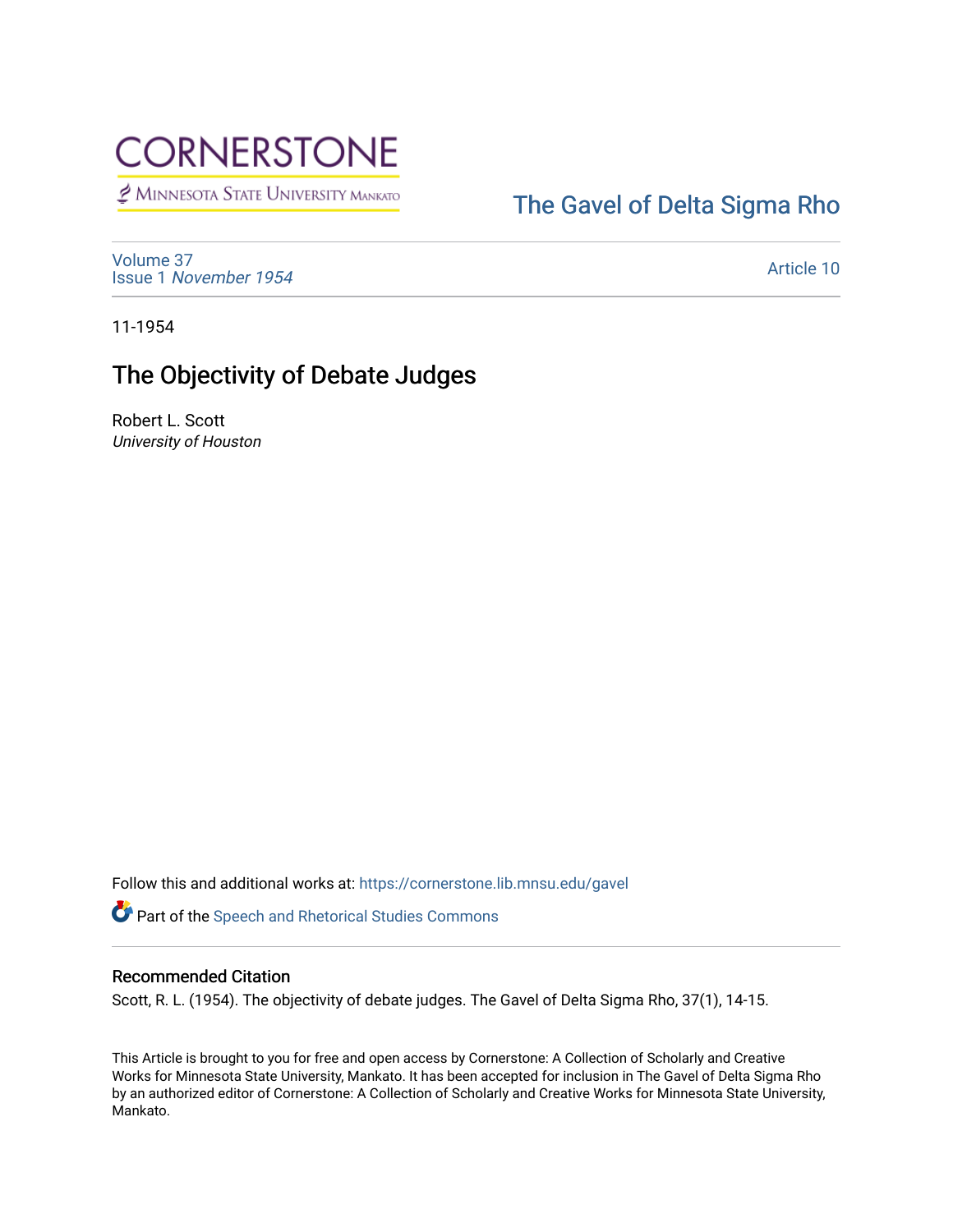## The Objectivity of Debate Judges

#### by ROBERT L. SCOTT\*

"The problem of securing competent judges of debate is always with us."<sup>1</sup> This statement is as true in 1954 as it was in 1917 when Lew Sarett made it. At the turn of the century, however, important personages, governors and judges, for example, were invited or hired to sit as debate judges and to render their de cisions. Today the average intercollegiate debate situation is the tournament debate. Two teams debate before a critic-judge, gen erally a coach from some other school en tered in the tournament, who designates the "winning" team and who is often required to give oral or written criticisms and to assign quality ratings to the debaters.

Debaters and debate coaches are notori ously dissatisfied with debate judges. There seems to be a good number of debaters who have never lost a debate but who have fallen victim to some incompetent judging. At times the wails of these debaters and coaches have reached such pitch that many in the field of speech have become disgusted with the prob lems which arise from debate decisions and have advocated non-decision debating.

A main thread that winds through the controversy over judging debate, in this writer's observation, is the ability of judges to be objective. Judges have been charged in general and in particular with giving de cisions based upon bias or personal opinion on the merits of the question debated rather than the merits of the particular debate.

Common sense would seem to lend some credence to these charges. Since debate ques tions today are chosen from problems of cur rent national and international importance, and since debate coaches are generally men with good education who must—because of the nature of their jobs—be quite familiar with the questions which their teams debate, it would be difficult for them to keep from forming some sort of opinion on the merits of the questions currently debated. Can we not assume that when these coaches are pressed into service at debate tournaments that they will be likely to be influenced by their own preconceived opinions? But although this as sumption is often made, and although debaters complain vigorously, we have little evidence on this problem other than the opinions based on general observation of debate.

In the first issue of the Quarterly Journal of Speech an article dealing with the judging of debate appeared.<sup>2</sup> These articles have continued up to the present but there was an especially vigorous outpouring of the problem of judging debates in the second decade of this century. In general these articles reached three conclusions: that securing competent judges is a perplexing problem; that the most common complaint against judges is that they allow their personal opinions on the merits of the question to influence their decisions; and that experience helps make a better debate judge.

This writer determined to examine the problem of judging debate objectively from the standpoint of the conclusions reached by these writers. The problem was one of de termining the opinions on the merits of a debate question of the judges in a tournament situation, learning the amount of experience of each judge, and then determining whether or not these opinions and the experience of the judges affected the objectivity of their decisions and quality ratings.

The subjects for this study were forty-four judges, college debate coaches, from fortytwo colleges and universities from nine states which participated in the annual University of Nebraska Debate and Discussion Confer ence February 23 and 24, 1951. These judges gave 158 decisions and 632 quality racings.

Each judge filled out a questionnaire dur ing registration for the conference. This questionnaire contained two key items: which side of the question the judge was personally very favorable to or slightly favorable to and

<sup>&</sup>quot;•Mr. Scott is Assistant Professor of Speech and Director of Forensics at the University of Houston. This article is based on an unpublished Master's thesis submitted to the graduate college of the University of Nebraska in May, 1951.

<sup>1.</sup> Lew R. Sarett, "The Expert Judge of De bate," Quarterly Journal of Speech, III (April, 1917), 135.

<sup>2.</sup> Howard S. Woodard, "Debating Without Judges," Quarterly fournal of Speech, I (October, 1915), 229-33.